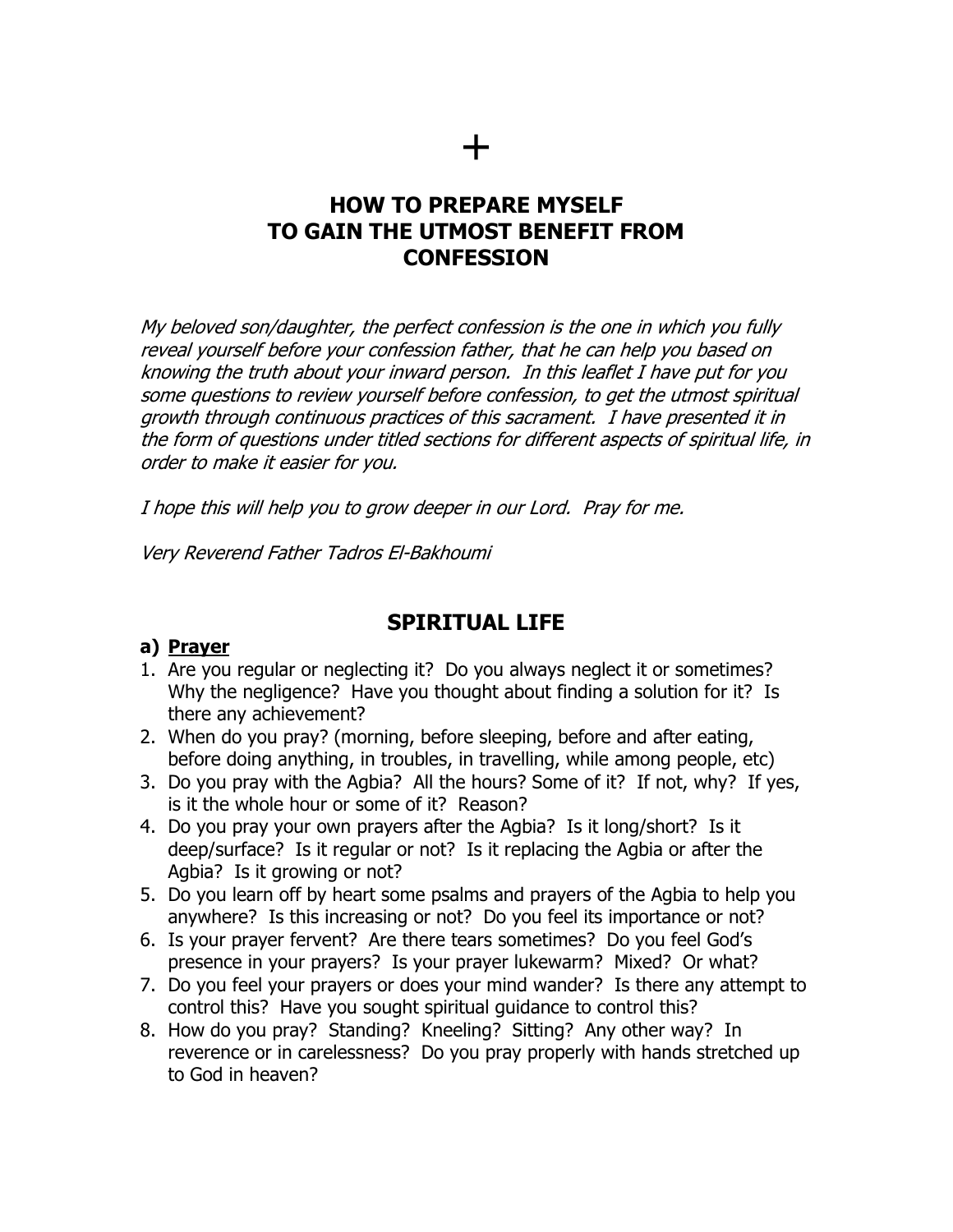- 9. What are the main subjects of your prayer? Your general life? Lives of others? Your sins? Your spiritual life? Your spiritual growth? Your beloved or your enemies? Are your requests materialistic or spiritual or both?
- 10.Is the time you give to God a good time, while you are fresh? Or is it the leftovers?

## **b) Fasting**

- 1. Do you fast all the church fasts or only some of them? Do you keep the Wednesday and Friday fasts or not? Are there any obstacles to your fasting?
- 2. Do you abstain from food and drink for some hours? How long?
- 3. Do you desire certain foods and insist on eating it?
- 4. Is your food one of your main targets? Do you spend a lot on it?
- 5. How much do you have control on eating between meals?

## **c) Holy Communion & Confession**

- 1. Do you receive Holy Communion regularly? If not, why?
- 2. Do you feel the importance of Holy Communion in your life?
- 3. Do you feel the real spiritual benefit of Holy Communion in your life?
- 4. Is your confession regular? Do you feel it's importance in your spiritual life?
- 5. Do you try to hide some things from your confession father? Or make your sin look different from it's actual status?
- 6. Are there any permanent sins in your life? What have you done to change these?

# **d) Church Attendance**

- 1. How regularly do you attend the church (vespers, praises, early morning incense raising, and the Holy Mass)
- 2. How much effort do you put in attending early? What are the obstacles?
- 3. Do you attend the mass while fasting, even if you are not going to receive Holy Communion?
- 4. How important is church attendance in your life?
- 5. Do you attend the church meetings (servants meeting, youth meeting, prayer meeting, spiritual days and feasts)? How regular is your attendance?
- 6. Do you have any service in the church? How much is your honesty towards it?

# **e) Spiritual Exercises**

- 1. Do you exercise any spiritual practices to grow more?
- 2. Are you keen to ask your confession father about this, that he may grow you step by step?

# **f) Reading**

1. Are you regular in reading the Holy Bible? Do you read in a certain order, and with guidance? Or whatever comes up?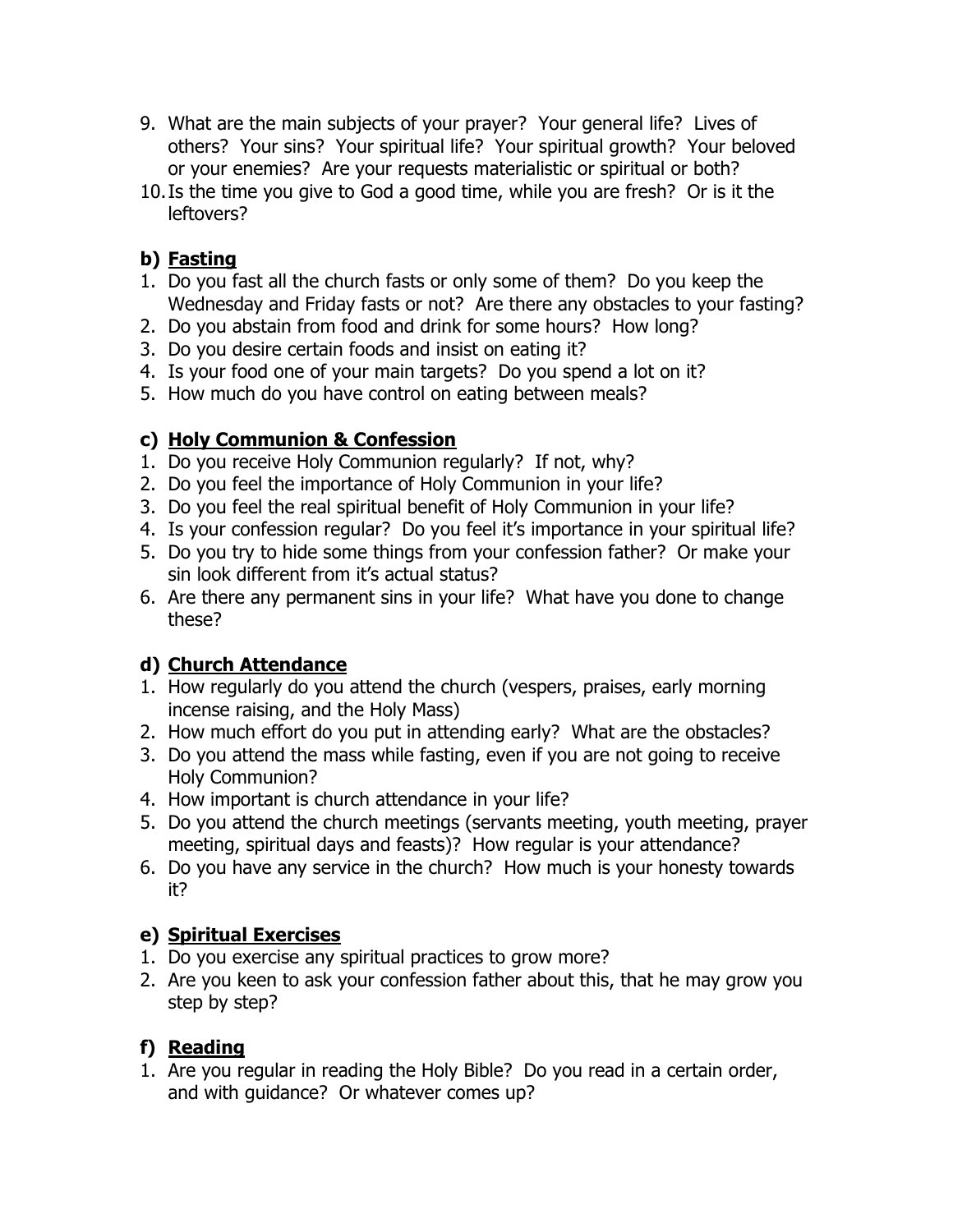- 2. Is your bible reading, only reading? Study reading? Spiritual reading for benefits to live the bible? Deep reading with meditation?
- 3. Do you have a verse notebook nest to your bible to write some verses to use and learn by heart? How many verses do you know by heart?
- 4. Do you read study books for the bible? Do you attend a bible study meeting?
- 5. Do you read spiritual books? Is this a regular thing? Are you growing in it?
- 6. IS there a balance between your worldly readings and spiritual readings? Which is more?
- 7. How keen are you to put aside time for daily spiritual reading?

# **g) Donations**

- 1. Are you honest in offering you first payment to the church and also your 10%?
- 2. Do you only give the 10%, or a bit more?
- 3. How do you feel while giving your donation? (blessing, pride, show-off, etc)
- 4. Id your donation to the church based only on money, or also from your (time, energy, health, etc)?
- 5. Do you feel happy when you are asked to do something for the church? Do you feel that it is a blessing? Do you feel annoyed? Are you sincere in doing it? Or do you try to get out of it?
- 6. Do you try to do anything for the church, even without being asked? Or do you wait until you are asked? Or do you avoid being asked?

# **h) Growing Up**

- 1. Are you really looking up to heaven and targeting stepping up in your spiritual life? Or do you just do it?
- 2. Is the spiritual life to you a duty? Compulsory? Routine? Habit? Or do you do it from the heart?
- 3. Is your spiritual life rigid and solid? Or easily shaken?
- 4. In you heart how ready are you to struggle for the continuation and growth for your spiritual life, no matter what the pressures are from outside?
- 5. How much sacrifice are you ready to put for your life with our Lord?

# **YOUR RELATIONSHIP WITH PEOPLE**

# **a) Family**

- 1. How much love do you have for you family members? Respect? Help and support? Honesty? Sincerity?
- 2. Are you quick to be angry with them? With or without reason? How extreme is your anger?
- 3. How much can you control your anger?
- 4. When you reconcile do you forgive, or do you keep it in your heart? How long do you keep harsh feelings in your heart?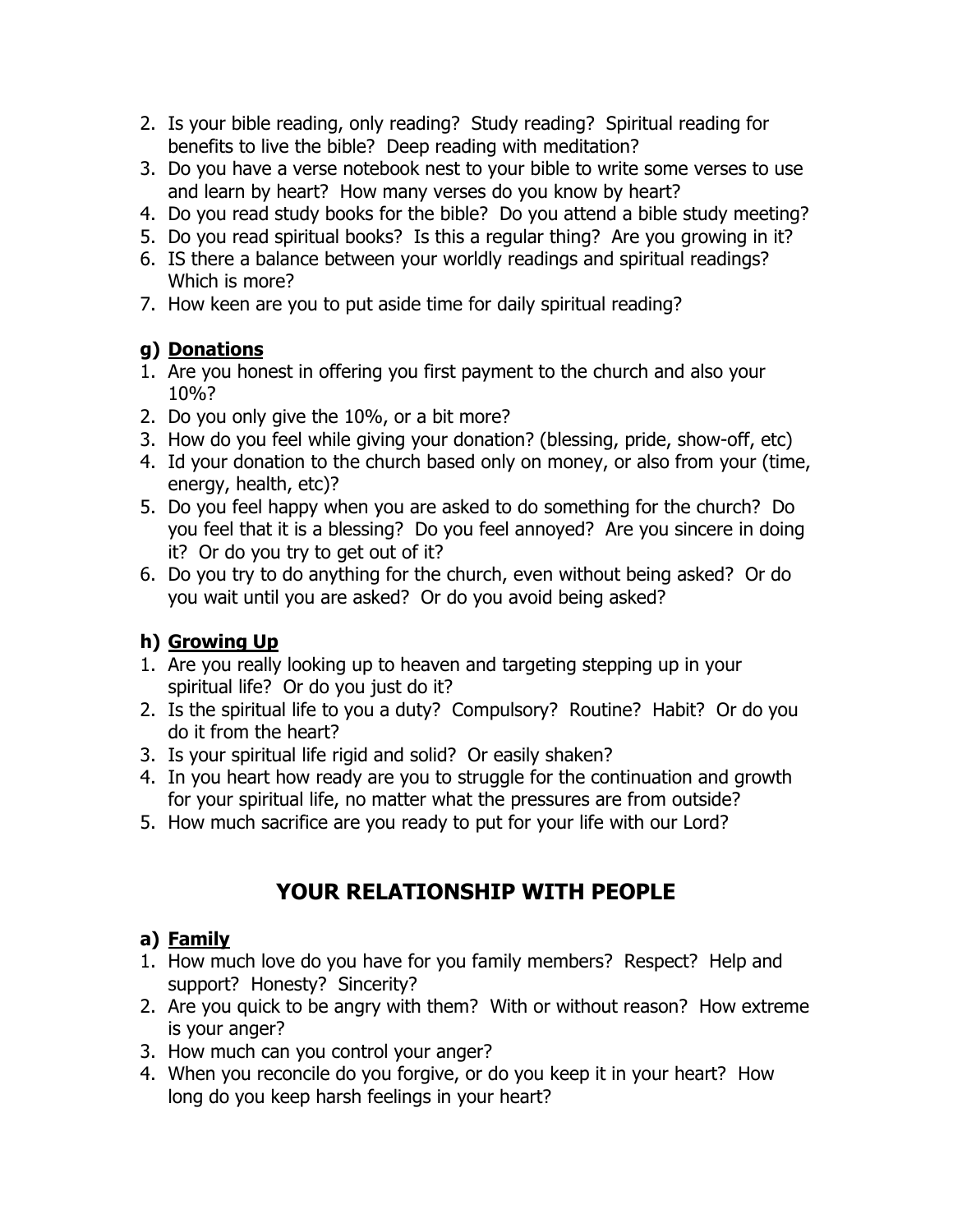- 5. How quick are you to reconcile with others?
- 6. How much patience and endurance do you have? Bearing others? Longsuffering?
- 7. Who always starts the fight? You or others? What is your response in both cases? How much do you do to fix it up?
- 8. What is your level of honesty towards your family duties? How do you place your priorities?
- 9. To what extent are you a good Christian example for you family members? How keen are you for their salvation?
- 10.What is your nature in general? Cruel? Tough? Hard? Gentle? Kind? Gentle? Compassionate? Short? Etc…

### **b) With People in General**

+ In addition to the 10 points mentioned with the family members, check the following:

- 1. Do you always mock others and insult them? Even in a joking sense?
- 2. How sensitive are you towards the feelings of others? In your actions, words, looks, behaviour, etc?
- 3. Do you hurt others or get angry even for the reason of defending the truth? Is there any other way to handle it?
- 4. Are you keen to keep your conduct gentle with others, always respecting everyone?
- 5. Are you keen to treat everyone the way you want to be treated?
- 6. Are you honest and fair with others regarding their possessions and financial aspects?
- 7. What is the extent of your humility/pride in dealing with others? How much respect and compassion do you give to those who are younger or lower than you?
- 8. Do you love continuous praise from others? How sincere are your actions? Or are they for showing off?
- 9. Do your actions offend others?
- 10.How ready are you to help others?
- 11.Do you always seek your own comfort? How selfish are you?
- 12.Are your friends good or bad? Do they bring you closer to Christ or further away? If they are not in Christ are you trying to bring them to Christ, or do you just spend time with them for fun?

# **DIFFERENT SINS**

### **a) Sins of the Thoughts**

1. Have you ever considered the sins you fall into by thought? Sexual, hatred, anger, revenge, jealousy, envy, pride, wrong thinking of others, misunderstanding, judging others, blasphemies, doubts, false dreams, etc.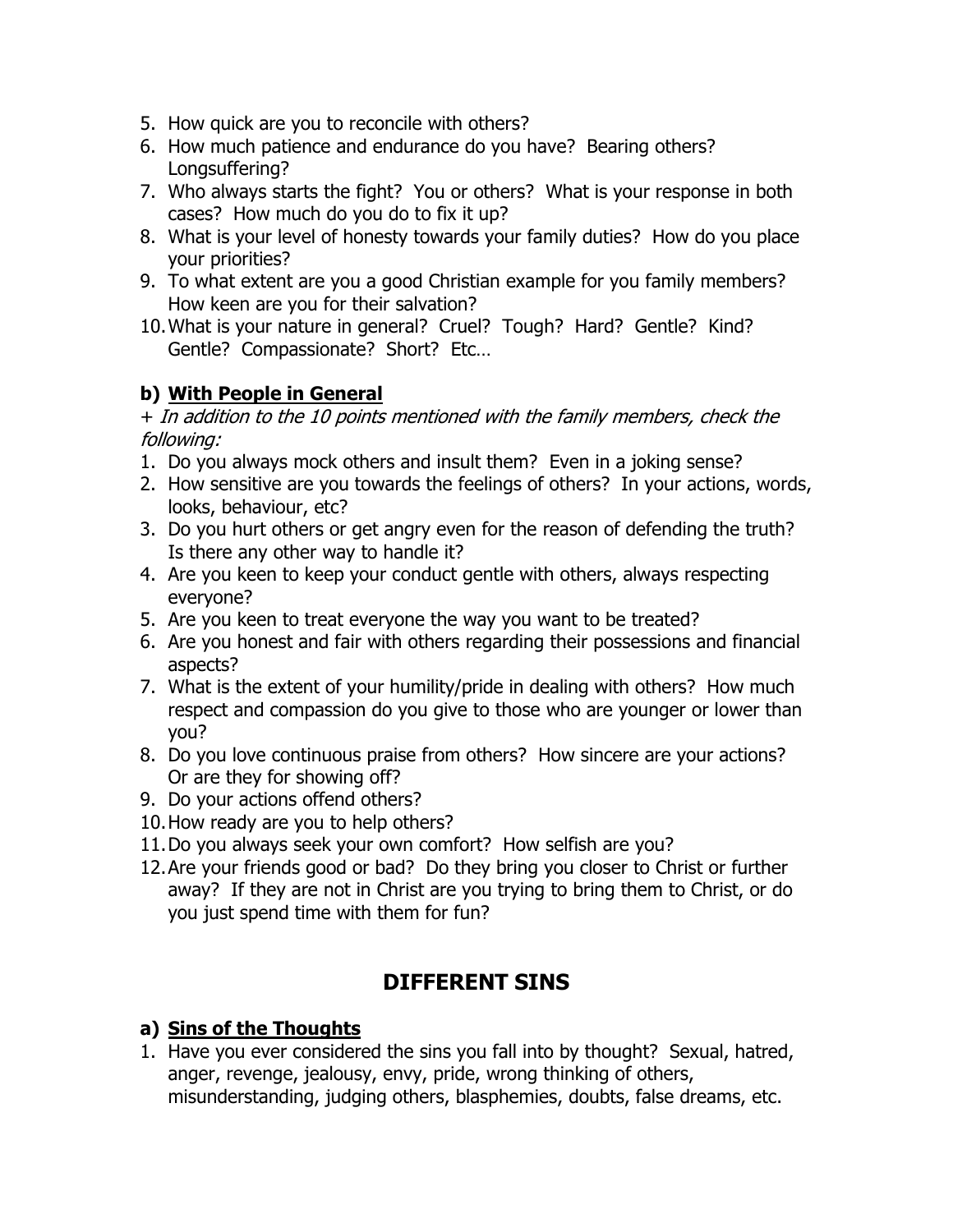- 2. How long does the thought remain with you? How much control do you have over your thoughts?
- 3. Do you like the thoughts to enjoy? Or are you unhappy with them, and try to fight them?
- 4. Do you welcome the thought? Do you quickly try to push it away? Do you try to do the thought? Do you do it?
- 5. Have you tried to make a balance of Holy thoughts compared to other thoughts?
- 6. Are your thoughts occupied by our Lord? Or by the world?
- 7. How much attention do you give to holy things as compared to other aspects of life?

## **b) Sins of the Tongue**

- 1. Do you know the different sins of the tongue? Have you tried to ask your confession father about them? What is your extent of them?
- 2. If you swear, is the swearing language, habit, much, little? How bad and/or rude is it?
- 3. How much effort have you made to control your tongue?
- 4. How much do you talk? With people, with God?
- 5. What subjects do you talk about? Holy? Religious? Pure? Clean? Dirty? Etc…
- 6. How much time do you spend in idle talk?
- 7. What comes quickly to your tongue? Worldly songs? Praises? Prayers? Good things?
- 8. How is your manner of speech? Decent? Rude? Cold? Etc…
- 9. How is the tone of your voice while speaking? Loud? Sharp? Etc…
- 10.Do you have body language while speaking? (facial, hands, etc)
- 11.Do you rush in speaking? Do you put your nose in everything, even if it doesn't concern you?
- 12.Is your talk with people deceptive? Straightforward? Honest? Sincere? Etc…
- 13.Do you always make yourself a teacher to others? Whether it is your responsibility or not?
- 14.Do you interrupt others in a rude way? Do you shut others up during a conversation?
- 15.Have you ever tried to practice the virtue of silence? Even ion small amounts?

## **c) Sins of the Five Senses**

- 1. Have you been considering this? The sins of the eyes, hearing, touching?
- 2. How are your feelings inside when using the senses, even if nothing is noticed outwardly?
- 3. Do you try to avoid those sins? Or do you search for a chance?